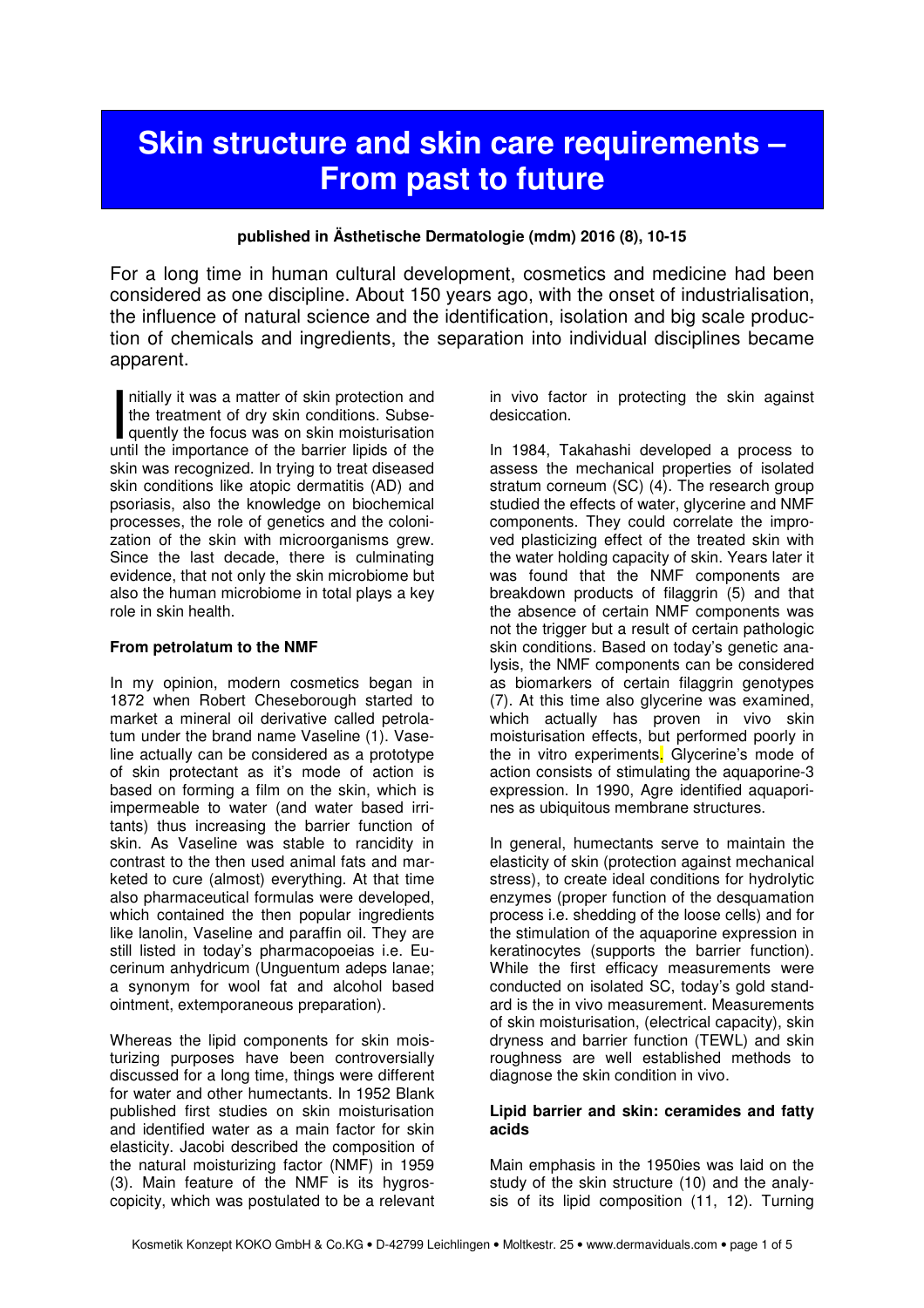point in understanding the skin barrier was the study of Elias and Friend published in 1975 (13). They used electron microscopy and comprehensively described preparation and analysing methods for skin biopsy (freeze fracture and  $RuO<sub>4</sub>$ ,  $OsO<sub>4</sub>$  fixation). They identified "la-

mellar granules" in the stratum granulosum and suggested lipid-rich regions within the SC. Subsequent to their discoveries, hundreds of additional studies followed which confirmed the lipid rich regions. Three major lipid groups of the SC were identified and their molar ratio confirmed to be 1:1:1: ceramides, cholesterol and free fatty acids.

In 1988, Elias introduced the "brick and mortar" model of the SC (14). Crucial material of the model is the "mortar" which consists of structured lipid bilayers. They were considered to be relevant for the intact barrier of the skin. By correlating different analytical techniques i.e. skin biopsies, assessment of epidermal lipid

composition, electron microscopy, x-ray diffraction, visual scoring, in vivo TEWL measurements, and structure-effect relations could be established. In the course of these studies, nine different ceramides have been isolated in human skin. They play a crucial role in the formation of the lipid bilayers of the SC. Their absence can be correlated with diseased skin conditions (15-18).

| <b>Fatty Acid</b><br><b>Sphingosine</b> | Non-hydroxy<br>fatty acid<br>[N] | $\alpha$ -hydroxy<br>fatty acid<br>[A] | Ersterfied<br>ω-hydroxy<br>fatty acid<br><b>[EO]</b> |
|-----------------------------------------|----------------------------------|----------------------------------------|------------------------------------------------------|
| Dihydrosphingosine<br>[DS]              | CER [NDS]                        | CER [ADS]                              | CER [EODS]                                           |
| Sphingosine                             | CER [NS]                         | CER [AS]                               | CER [EOS]                                            |
| [S]                                     | (Cer 2)                          | (Cer 5)                                | (Cer 1)                                              |
| Phytosphingosine                        | CER [NP]                         | CER [AP]                               | CER [EOP]                                            |
| [P]                                     | (Cer 3)                          | (Cer 6)                                | (Cer 9)                                              |
| 6-Hydroxy                               | CER [NH]                         | CER [AH]                               | CER [EOH]                                            |
| Sphingosine [H]                         | (Cer 8)                          | (Cer 7)                                | (Cer 4)                                              |

Figure: Nomenclature of Ceramides

With stratification of the epidermis several molecular and enzymatic changes take place

(19-21). Precursors of barrier lipids are formed in the Golgi apparatus of living cells and then differentiated in the lamellar granules. There the lipids either are excreted together with a lot of different enzymes or already hydrolysed in situ.



### Figure: Differentiation of the epidermis and excretion of lipids

Taking together all the results, ceramides should be the top candidates to cure diseased skin: the topical supplementation of ceramides is assumed to be an effective therapy for psoriasis and atopic dermatitis (AD) and should be preferred to the administration of cortisone.

However, a therapy with ceramides alone does not prove to be superior to a steroid treatment (22). Nevertheless, ceramides are used in cosmetics as effective skin care substances. There are other compounds in the lipid barrier meriting a closer look, e.g. fatty acids. The epidermis is a very active site of lipid synthesis and most of the fatty acids can be synthesized by keratinocytes de novo. Here the stratum granulosum seems to be the most active area (23).

Fatty acids play a key role in (skin) health and particularly essential fatty acids (EFA), which cannot be synthesized by the body itself, but have to be supplemented by nutrition. They regulate membrane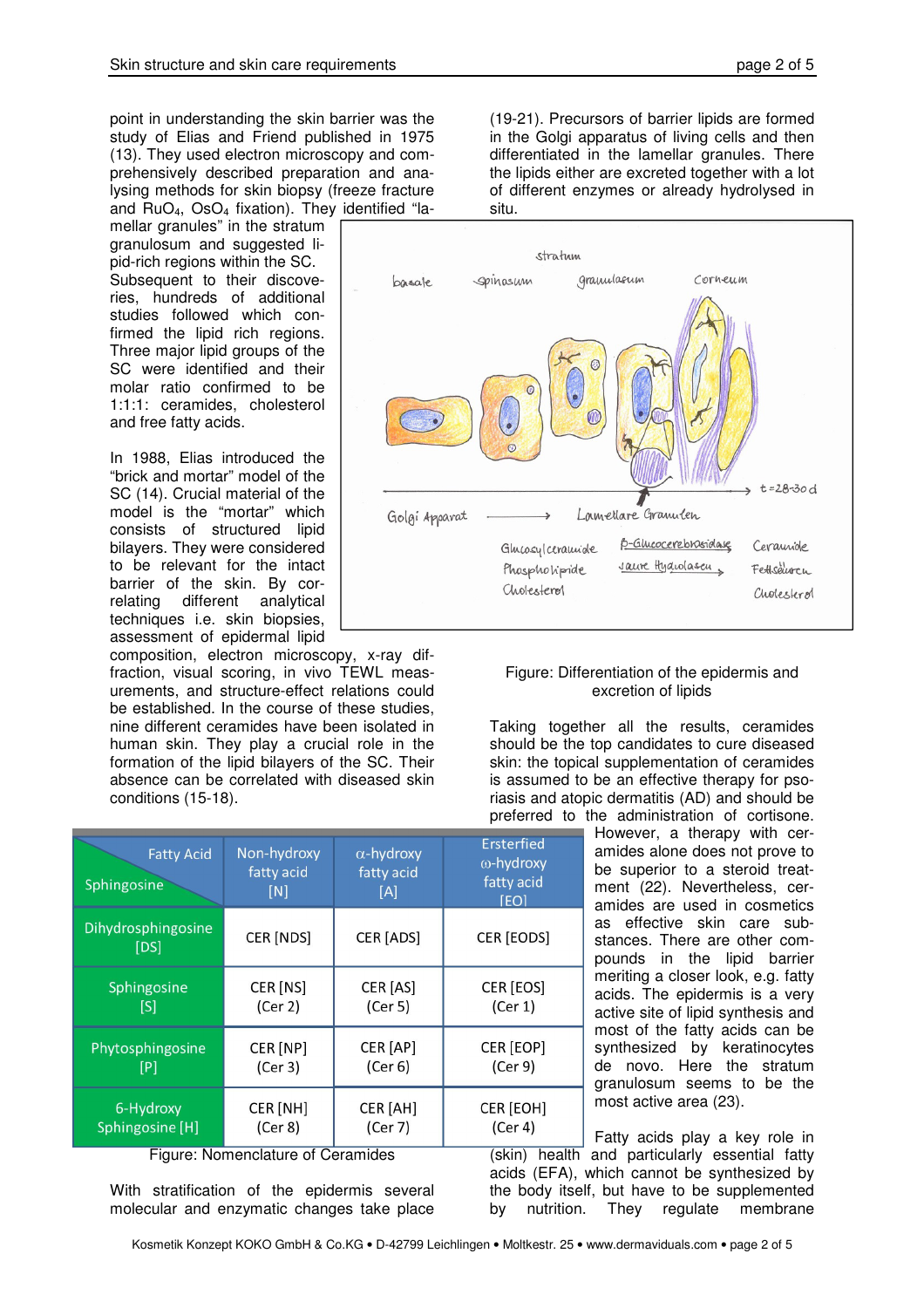functions, are relevant for the cholesterol metabolism, act as ß-blockers, diuretics, and have anti-hypertensive and anti-arteriosclerotic effects (24). Furthermore, linoleic acid is the acyl-component of ceramide 1, and the administration of evening primrose oil (high content of γ-linolenic acid) proved to be particularly beneficial for the treatment of AD in children.

# **Inflammatory skin conditions in atopic dermatitis (AD) and psoriasis**

Inflammatory skin diseases such as AD and psoriasis are of high social relevance. They mainly affect people in the western world with an adult prevalence rate of 3% and 2% respectively. Furthermore, over the last century the number of AD cases has doubled or even tripled. To find an effective treatment would significantly enhance the quality of life for many people. Up to now, just the pruritus that frequently accompanies AD can be treated by administration of cortisone. Recent studies report on the development of antibodies that possibly reduce pruritus (26). Insufficient treatment efficacy can be explained with the fact that the triggering mechanisms have not yet been identified. Moreover, barrier disorders seem to be only one symptom out of many which in turn influence the disease. Today it is a fact that besides barrier lipids other key players are involved in AD. Prostaglandin  $E_2$  and leukotriene  $B_4$  levels for instance are increased and interleukin-1α level is decreased in eczematous skin (27). Besides inflammatory mediators, also immune modulating substances are involved. They are internally as well as externally triggered.

Psoriasis and AD are similar in so far, that they are complex inherited diseases involving genes that encode immune components and structural proteins that regulate differentiation of epidermal cells (28, 29). Recent studies show, that these inflammatory skin conditions also correlate with a higher incidence of other diseases: AD with asthma, allergies and psoriasis with metabolic diseases (diabetes), arteriosclerosis, rheumatoid arthritis as well as psychologic disorders. It is discussed that these (metabolic) disorders are the actual underlying disease and the skin lesions are some kind of early symptom preceding the onset (28). Whereas there is an effective therapeutic agent for psoriasis such as cyclosporine A, there is none for AD. Staphylococcus aureus colonization of atopic skin leads to further complications.

# **The skin biotope and potential future research areas**

Recent studies published under the heading 'human microbiome' show, that human bodies serve as a huge habitat for microorganisms of all kinds (31). Epidemiological studies on the human gut microbiome indicate that the genetic and metabolic diversity there is at highest. Comparison of faecal samples obtained from people from third world rural areas with those from US metropolitan areas showed significant differences in the phylogenetic composition of the faecal microbiota. The faecal microbiota obtained from US adults was the least diverse (34). There is culminating evidence that our life-style, especially the nutrition habits, has significant impact on the gut microbiome, and consequently is relevant to our health. Recent findings suggest that the higher incidence of allergies, asthma and some autoimmune diseases in western population are related to the gut microbiome (35, 36).

Even though the skin microbiome is not as diverse as the gut microbiome, an abundance of microorganisms (viruses, bacteria and fungi) and mites cover the surface of the skin and reside deep in the hair and glands. Exogenous and endogenous factors contribute to the colonization of the skin such as:

- Host physiology: Sex, age, site
- Host genotype: Susceptibility genes such as filaggrin
- Environment: Climate, geographical location
- Lifestyle: Occupation, hygiene
- Immune system: Previous exposures, inflammation
- Pathobiology: Underlying conditions such as diabetes

Our skin is populated by more than 1 billion bacteria /  $cm<sup>2</sup>$ , which are fundamental for skin physiology. Staph. epidermidis is one of the dominant bacteria found on the skin. It produces several antimicrobial proteins (AMP) and proteases that can limit biofilm formation of pathogenic species (37). Especially the ratio of Staph. aureus / Staph. epidermidis correlates with the severity of AD (22, 32, 38). These findings taken together pinpoint AD as an acquired disease.

Therefore it is anticipated that future studies concentrate on the individual microbiome composition of diseased individuals. With the skin microbiome serving as the first barrier of our skin, also our skin cleaning and caring routines will be questioned in future. Especially the use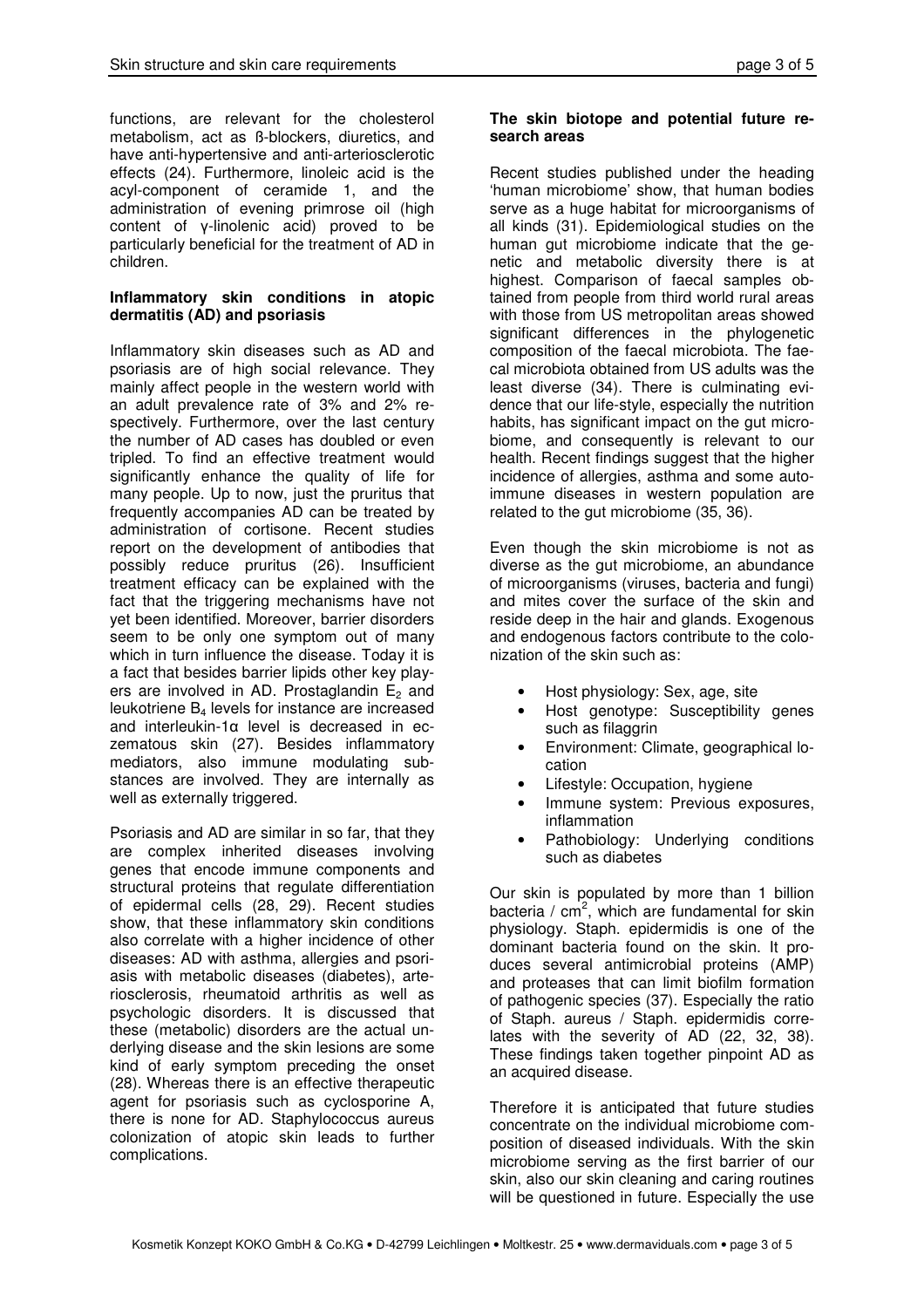of preservatives in skin care preparations. As the gut microbiome also plays a fundamental role in our immune system, we will pay more attention to the kind and quality of food we eat. Actually that is not new: we already know that healthy beautiful skin comes from within.

# **References**

- (1) David S Morrison, Petrolatum: a useful classic, Cosmet Toil (1996) 111:59-69
- (2) http://www.gpo.gov/fdsys/pkg/CFR-2012-title21-vol5/pdf/CFR-2012-title21 vol5-part347.pdf
- (3) Irvin H Blank, Factors which influence the water content of the stratum corneum, J Invest Dermatol (1952) 18: 433-440
- (4) Motoji Takahashi, Masami Yamada, Yashuhiko Machida, Yukiko Tsuda, A new method to evaluate the softening effect of cosmetic ingredients on skin, J Soc Cosmet Chem (1984) 35: 171- 181
- (5) Anthony V Rawlings, Ian R Scott, Clive R Harding, Paul Bowser, Stratum corneum moisturization at the Molecular Level, J Invest Dermatol (1994) 103: 731-740
- (6) Joseph Fowler, Understanding the role of natural moisturizing factor in skin hydration, Practical Dermatol (6/2012):36-40
- (7) S Kezic, A Kammeyer, F Calkoen, JW Ruhr, JD Bos, Natural moistruzing factor components in the stratum corneum as biomarkers of filaggrin genotype: evaluation of minimal invasive methods, BJD (2009) 161: 1098- 1104
- (8) Clive R Harding, John Bartolone, Anthony V Rawlings, Effects of natural moisturizing factor and lactic acid isomers on skin, Dry Skin and Moisturizers: Chemistry and Function, Marie Loden, Howard I. Maibach, Eds (CRC Press) (2000): 229-241
- (9) Ghita Lanzendörfer, Lipidic ingredients in skin care formulations, Cosmetic Lipids and the Skin Barrier, Thomas Förster Ed (Marcel Dekker) (2002): 255-297
- (10) Albert M Kligman, A brief history of how the dead stratum corneum became alive, Skin Barrier, Elias, Feingold Eds. (CRC Press) (2006): 15- 24
- (11) Apostolos Pappas, Epidermal surface lipids, Dermato-Endocrin (2009) 1:2: 72-76
- (12) ME Stewart, DT Downing, PE Pochi, JS Strauss; The fatty acids of human

sebaceous gland phosphatidylcholin, Biochim Biophys Acta (1978), 529: 380-386

- (13) Peter M Elias and Daniel S Friend: The permeability barrier in mammalian epidermis, J Cell Biol (1975) 65: 180- 191
- (14) Peter M Elias, Structure and function of the stratum corneum permeability barrier, Drug Dev Res (1988) 13: 97– 105
- (15) Volker Schreiner, Gert S Gooris, Stephan Pfeiffer, Ghita Lanzendörfer, Horst Wenck, Walter Diembeck, Ehrhardt Proksch, Joke Bouwstra, Barrier characteristics of different human skin types Investigated with X-ray diffraction, lipid analysis, and electron microscopy imaging, J Invest Dermatol (2000) 114: 654–660
- (16) PM Elias, GK Menon, Structural and lipid biochemical correlates of the epidermal lipid barrier, Adv Lipid Res (1991) 24: 1-26
- (17) M Fartasch, Epidermal barrier disorders in skin, Microsc Res Tech (1997) 38: 361-372
- (18) G Imokawa, A Abe, K Jin, M Kawashima, A Hidano, Decreased level of ceramides in stratum corneum of atopic dermatitis: an etiologic factor in atopic dry skin? J Invest Dermatol (1991) 90: 523-526
- (19) Marilyn A Lampe, Mary L Williams, Peter M Elias, Human epidermal lipids: characterization and modulations during differentiation, J Lipid Res (1983) 24:131-140
- (20) Philip W Wertz, Lipids and barrier function of the skin, Acta Derm Venerol (2000) 208: 7-11
- (21) Kathi C Madison, Barrier function of the skin: "la raison d'ètre" of the epidermis, J Invest Dermatol (2003) 121: 231-241
- (22) Peter M Elias, Skin barrier function, Curr Allergy Asthma Rep (2008) 8: 299-305
- (23) Denis Khnykin, Jeffrey H Miner, Frode Jahnsen, Role of fatty acid transporters in epidermis – implications for health and disease, Dermato-Endocrin (2011) 3:2: 53-61
- (24) Undurti N Das, Essential fatty acids: biochemistry, physiology, pathology, Biotechnol J (2006) 1: 420-439
- (25) M-T Huang, G Ghai, C-T Ho, Inflammatory process and molecular targets for antiinflammatory nutraceuticals, Comp Rev Food Sci Food Safety (2004) 3: 127-139